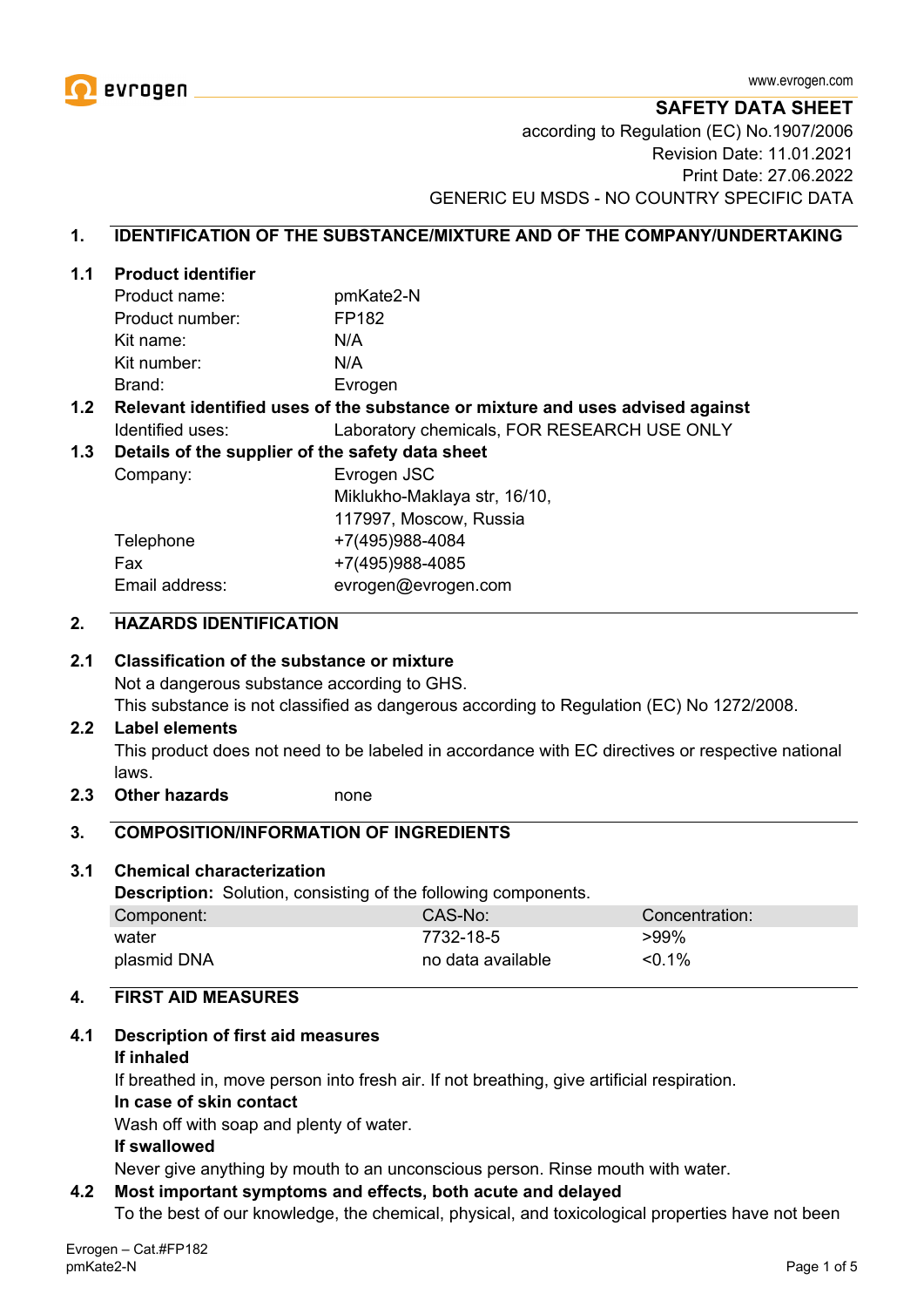thoroughly investigated.

**4.3 Indication of immediate medical attention and special treatment needed** no data available

### **5. FIRE-FIGHTING MEASURES**

- **5.1 Extinguishing media Suitable extinguishing media** Use water spray, alcohol-resistant foam, dry chemical or carbon dioxide.
- **5.2 Special hazards arising from the substance or mixture** Nature of decomposition products not known.
- **5.3 Precautions for fire-fighters** Wear self contained breathing apparatus for fire fighting if necessary.
- **5.4 Further information** no data available

## **6. ACCIDENTAL RELEASE MEASURES**

- **6.1 Personal precautions, protective equipment and emergency procedures** Avoid dust formation. Avoid breathing vapors, mist or gas.
- **6.2 Environmental precautions** Do not let product enter drains.
- **6.3 Methods and materials for containment and cleaning up** Sweep up and shovel. Keep in suitable, closed containers for disposal.
- **6.4 Reference to other sections** For disposal see section 13.

## **7. HANDLING AND STORAGE**

## **7.1 Precautions for safe handling**

Provide appropriate exhaust ventilation at places where dust is formed. Normal measures for preventive fire protection.

- **7.2 Conditions for safe storage, including any incompatibilities** Store in cool place. Keep container tightly closed in a dry and well-ventilated place. Recommended storage temperature: -20 °C
- **7.3 Specific end uses** No further relevant information available

# **8. EXPOSURE CONTROLS/PERSONAL PROTECTION**

**8.1 Control parameters**

## **Ingredients with limit values that require monitoring at the workplace**

The product does not contain any relevant quantities of materials with critical values that have to be monitored at the workplace.

#### **Additional information**

The lists valid during the making were used as basis.

## **8.2 Exposure controls**

## **Personal protective equipment:**

## **General protective and hygienic measures**

The usual precautionary measures are to be adhered to when handling chemicals.

#### **Respiratory protection**

Respiratory protection is not required. Where protection from nuisance levels of dusts are desired, use type N95 (US) or type P1 (EN 143) dust masks. Use respirators and components tested and approved under appropriate government standards such as NIOSH (US) or CEN (EU). **Skin protection**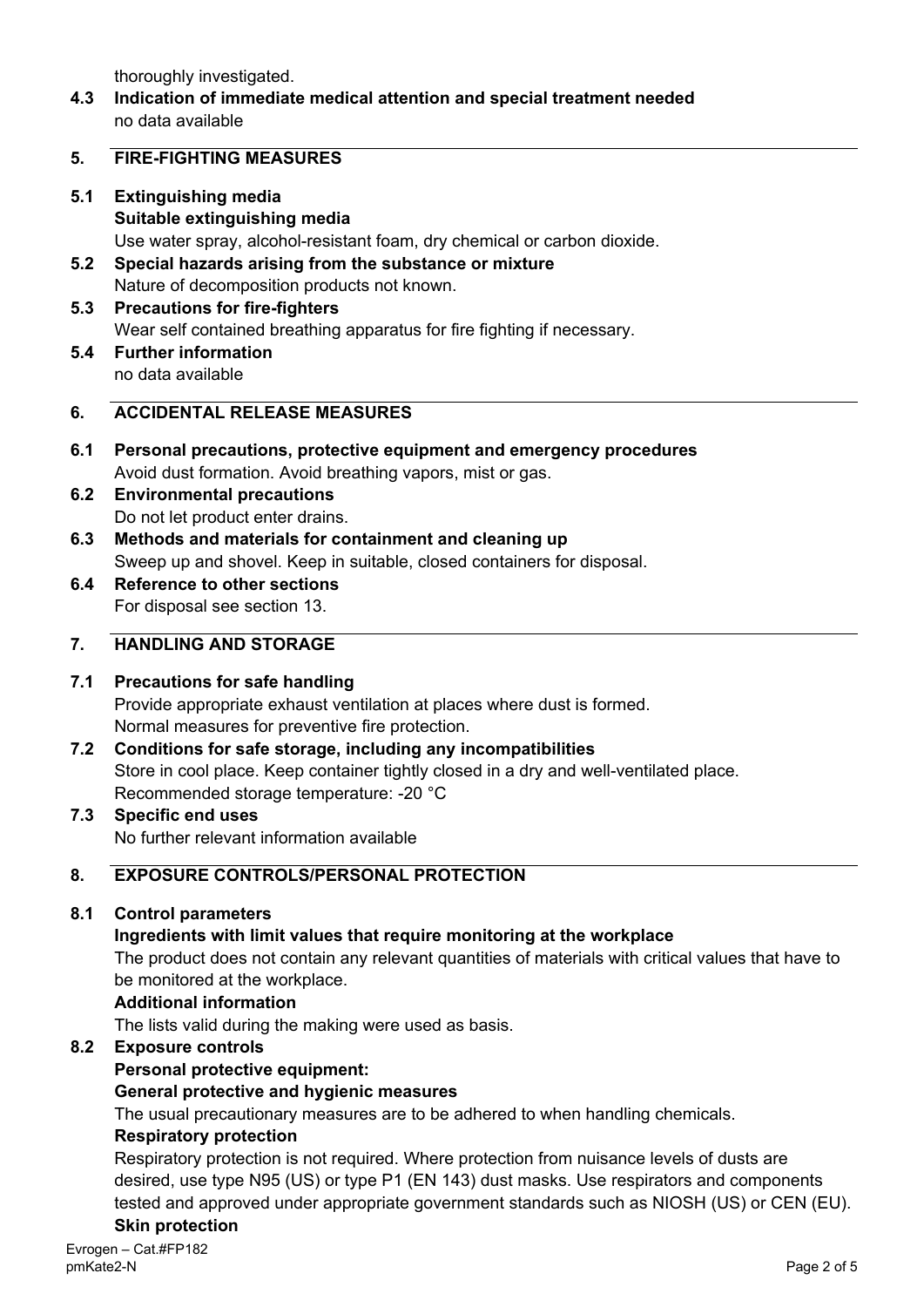Handle with gloves. Gloves must be inspected prior to use. Use proper glove removal technique (without touching glove's outer surface) to avoid skin contact with this product. Dispose of contaminated gloves after use in accordance with applicable laws and good laboratory practices. Wash and dry hands.

## **Eye protection**

Use equipment for eye protection tested and approved under appropriate government standards such as NIOSH (US) or EN 166(EU).

# **9. PHYSICAL AND CHEMICAL PROPERTIES**

## **9.1 Information on basic physical and chemical properties**

|     | Appearance                                   | Form: Liquid              |
|-----|----------------------------------------------|---------------------------|
|     |                                              | <b>Colour: Colourless</b> |
|     | Odour:                                       | Characteristic            |
|     | Odour threshold                              | no data available         |
|     | рH                                           | no data available         |
|     | Melting/freezing point                       | no data available         |
|     | Initial boiling point and boiling range      | no data available         |
|     | Flash point                                  | no data available         |
|     | Evaporation rate                             | no data available         |
|     | Flammability (solid, gas)                    | no data available         |
|     | Upper/lower flammability or explosive limits | no data available         |
|     | Vapour pressure                              | no data available         |
|     | Vapour density                               | no data available         |
|     | Relative density                             | no data available         |
|     | Water solubility                             | no data available         |
|     | Partition coefficient: noctanol/water        | no data available         |
|     | Autoignition temperature                     | no data available         |
|     | Decomposition temperature                    | no data available         |
|     | Viscosity                                    | no data available         |
|     | <b>Explosive properties</b>                  | no data available         |
|     | Oxidizing properties                         | no data available         |
| 9.2 | <b>Other safety information</b>              |                           |

no data available

# **10. STABILITY AND REACTIVITY**

# **10.1 Reactivity**

- no data available
- **10.2 Chemical stability** no data available
- **10.3 Possibility of hazardous reactions** No dangerous reactions known
- **10.4 Conditions to avoid** no data available
- **10.5 Incompatible materials** no data available
- **10.6 Hazardous decomposition products** No dangerous decomposition products known

# **11. TOXICOLOGICAL INFORMATION**

**11.1 Information on toxicological effects Acute toxicity:** no data available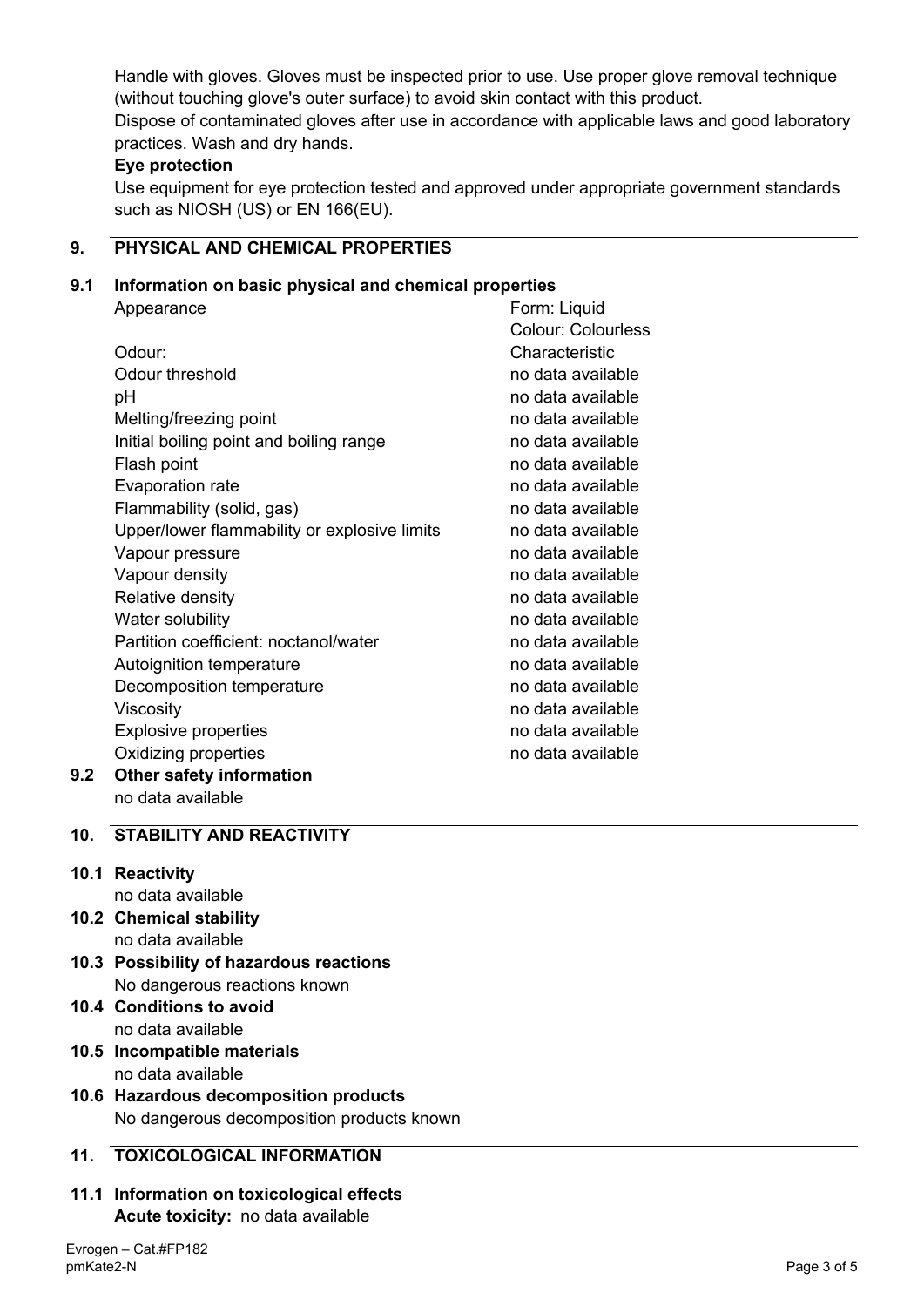# **Primary irritant effect on the skin:** not determined

**Primary irritant effect on the eye:** not determined

**Sensitization:** No sensitizing effects known.

### **Signs and Symptoms of Exposure:**

To the best of our knowledge, the chemical, physical, and toxicological properties have not been thoroughly investigated.

## **Additional toxicological information:**

When used and handled according to specifications, the product does not have any harmful effects to our experience and the information provided to us.

The product is not subject to classification according to the latest version of the EU lists.

## **12. ECOLOGICAL INFORMATION**

# **12.1 Toxicity**

no data available

- **12.2 Persistence and degradability** no data available
- **12.3 Bioaccumulative potential** no data available
- **12.4 Mobility in soil** no data available
- **12.5 Results of PBT and vPvB assessment** no data available
- **12.6 Other adverse effects** no data available

# **13. DISPOSAL CONSIDERATIONS**

## **13.1 Waste treatment methods**

**Product:**

**General advice:** The product has to be disposed of as laboratory chemical in accordance with local regulations.

## **Uncleaned packaging:**

Recommendation: Disposal must be made according to official regulations.

## **14. TRANSPORT INFORMATION**

| 14.1 UN-Number                     |                                    |                |  |  |
|------------------------------------|------------------------------------|----------------|--|--|
| ADR/RID: -                         | $IMDG: -$                          | IATA: -        |  |  |
| 14.2 UN proper shipping name       |                                    |                |  |  |
| $ADR/RID: -$                       | Not dangerous goods                |                |  |  |
| $IMDG: -$                          | Not dangerous goods                |                |  |  |
| IATA: -                            | Not dangerous goods                |                |  |  |
| 14.3 Transport hazard class(es)    |                                    |                |  |  |
| $ADR/RID -$                        | $IMDG: -$                          | IATA: -        |  |  |
| 14.4 Packaging group               |                                    |                |  |  |
| ADR/RID: -                         | $IMDG: -$                          | <b>IATA: -</b> |  |  |
| 14.5 Environmental hazards         |                                    |                |  |  |
| ADR/RID: no                        | IMDG Marine pollutant: no IATA: no |                |  |  |
| 14.6 Special precautions for users |                                    |                |  |  |
| no data available                  |                                    |                |  |  |

# **15. REGULATORY INFORMATION**

Evrogen – Cat.#FP182 pmKate2-N Page 4 of 5 This safety datasheet complies with the requirements of Regulation (EC) No. 1907/2006.